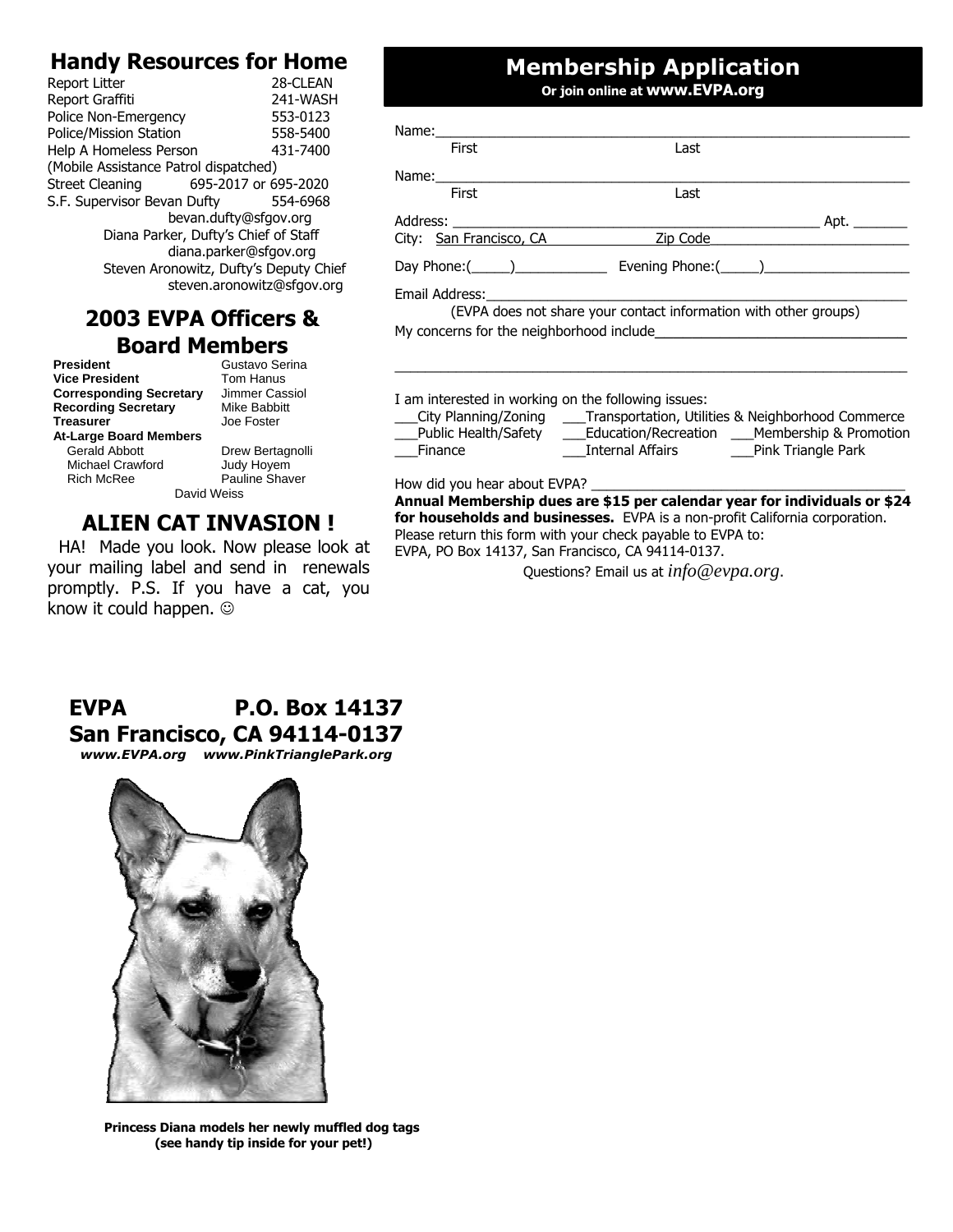



**Volume 122, Issue 3 March 2003**

#### **How Can the City Cut Costs?**

The City is facing a steep budget shortfall. Send in your best suggestions on how the City can save money.

We'll send them to the Supervisor. Email your cost-cutting suggestions to joinevpa@aol.com Since budget cuts are unavoidable, make suggestions now rather than complaints later!

#### **Ark House Move Delayed.**

The transitional youth shelter at 2500 Market will remain at its premises until late June as a result of delays in permits for its permanent home. EVPA supported the extension request, made at the last meeting. (see minutes inside)

#### **Jingle Jangle No More.**

Those required dog tags can be a source of noise irritation as each nighttime scratch or daytime walk sounds like a off-tune sleigh ride. A moment of Eureka came when Tom Hanus discovered that the plastic caps you can buy at any hardware store to identify keys also slide easily over dog tags creating a muffler. And since the key caps already come in different colors, you can decorate your dog! (see photo)

#### **Other Goings On To Go To.**

- Harvey Milk Civil Rights Academy holds its annual silent auction on Match  $15<sup>th</sup>$ , Noon – 4 pm. Bid on great items with proceeds benefitting their playground.
- Witness 75 same-sex couples tieing the knot in City Hall's rotunda as the Mayor leads his last Domestic Partners' Ceremony from 5 – 7:30 pm, March 25.
- Petchitecture auctions off the most stylish pet beds and accessories on March 28, 7-10 pm at the Design Center. Proceeds benefit Pets Are Wonderful Support (PAWS). Call 677-8688 for tickets.

## **Dates for Discerning Neighbors.**

Clip this updated list of Association events. All EVPA General Meetings are at the Eureka Valley Recreation Center (100 Collingwood near 18th). Wine tasting benefits for the Park are at A.G. Ferrari Foods at 468 Castro:

March 20 General Meeting, 7:30 pm

 $\bm{\mathop{\perp}}$  April 12 Wine Tasting, 3 - 6 pm April 17 General Meeting, 7:30 pm

 $\overline{\mathbf{1}}$  May 10 Wine Tasting, 3 - 6 pm May 15 General Meeting, 7:30 pm June 19 General Meeting, 7:30 pm

July 17 General Meeting, 7:30 pm

August 21 General Meeting, 7:30 pm District Attorney's Race Candidates Night

**Vote** September 18 General Meeting, 7:30 pm Mayor's Race Candidates Night

October 16 General Meeting, 7:30

**Vote** November 20 General Meeting, 7:30 pm EVPA annual elections

#### **Captain Corrales Indicted, Charged by Hallinan.**

The captain of the Mission Station, Greg Corrales, has been indicted by a grand jury and charged by District Attorney Hallinan with spreading misinformation related to an alleged assault. Corrales is one of five officers charged in the case in which three are accused of beating up two citizens while Corrales and one other ranking officer hindered the resulting investigation. Mission Station's leadership duties are being handled by Lieutenant Roger Battaglia at Eureka's press time. The D.A. dropped conspracy charges against Chief of Police Earl Sanders and Assistant Chief Alex Fagan Sr.

All of the reamining accused officers are suspended until resolution. Alex Fagan Sr. now leads the SFPD pending Chief Sanders return from medical leave.

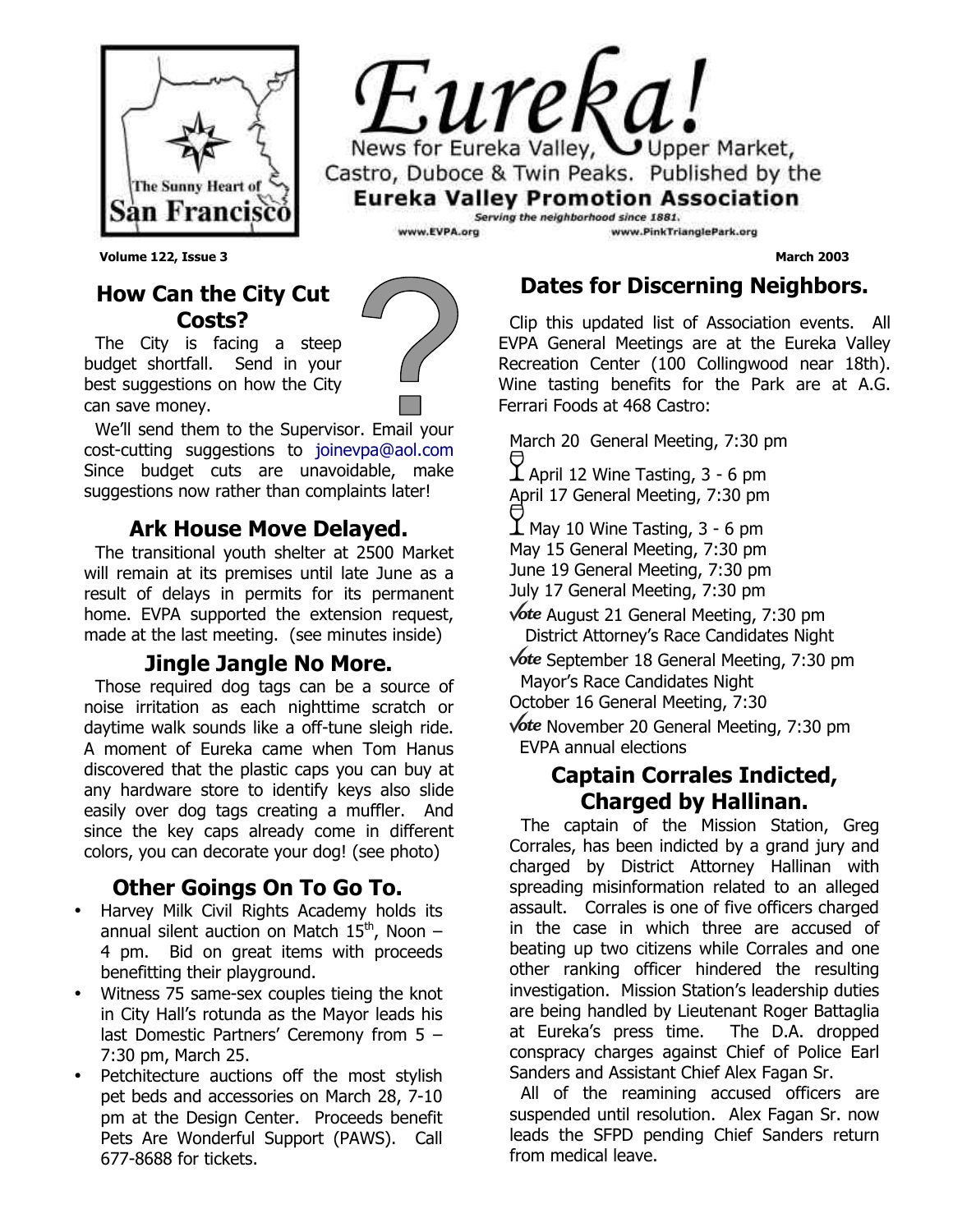#### **Why Not Join A Committee?**

You can become more involved in your Association by joining one of seven permanent committees. Each handles specific matters, usually meeting once monthly. Several committees have openings now and others may from time to time. If you would like to participate, please tell us at joinevpa@aol.com and we'll route it to the appropriate chairperson for followup with you. The committees are:

- Membership & Promotion
- Utilities, Transportation
	- & Neighborhood Commerce
- Planning
- Education & Recreation
- **Internal Affairs**
- Safety
- Finance

**(Note: Members can not serve on both Planning and UTNC at same time.)**

#### **More & More EVPA Than Ever.**

EVPA membership continues to grow to record numbers. Please extend a warm welcome to February's new members:

Michael Bruno, Michael Bruno Luggage Don Czerkies and Chris Czerkies Traci Hollander, State Farm Insurance/Castro Scott Mishing and Adrea Cwynour, JungleRed Salon Robert Sandler and Jesse Jacobs, PJR LLC James Nixon

#### **Renewed & Refreshed!**

Our thanks also to renewing members such as these in February. Don't see your name here? Hmmm. Check your mailing label and send in your renewal promptly. Thank you:

Paul F. Baumann Thomas Kocon Erwin Kelly Patty Moran

#### **So Long, Mr. Rogers.**

As a neighborhood association we would be remiss to not comment on the passing of Mr. Rogers. From the late 1960s through the 80s, "Mr. Rogers Neighborhood" on TV showed kids and adults how respect and nondiscrimination could make any neighborhood a better place to live. We extend our appreciation for all he did.

#### **Health Clinic Hopes to Attract.**

Magnet is the new name of a health clinic to open at  $4122 \, 18^{th}$  Street near Collingwood in late April. The clinic will provide STD testing and counseling to gay men. More information at www.CastroGuys.org or by dropping in at the regular meetings planning space and services for the new facility. Next meeting is March  $18<sup>th</sup>$ 5:30 pm at the Castro Meeting Room above the Sunglass Hut or call 502-5704.

#### **PTP Changes Short-term Goal.**

Pink Triangle Park and Memorial will refocus its available funds for improved landscaping and irrigation, rather than a granite wall to surround the Park. Funds raised to date or pledged covered only 1/3 of the projected wall estimates. (See minutes) The landscaping is expected to be in place for a June ceremony with the Mayor. The Park recognizes LGBT experiences during the Nazi regime. Online at www.PinkTrianglePark.org

#### **Discover Your Home's History.**

When was it built? Who lived there?

 The Main Library can help you find your home's or building's provenance using four resources:

Block Books detail the partitioning of San Francisco as it expanded from a small town on the shore of the Bay. District 8 was once part of "Horner's Addition." Most of the main thoroughfares can be seen, as well as property lines and owner names.

The San Francisco Directories are like phone books and date back to pre-1900. Using the name of the property owner found in the SF Block Book, you can then find the owner's occupation and work address.

 You can find the age of your home and possibly the original owner's signature on records from the Spring Valley Water Company which provided water service in the 1800s.

To get a sense of how the neighborhood developed over time, check out the Sanborn Fire Company records. They went out every 8 – 10 years and documented structures, parcel by parcel, beginning in the late 1800's. Enjoy the research!